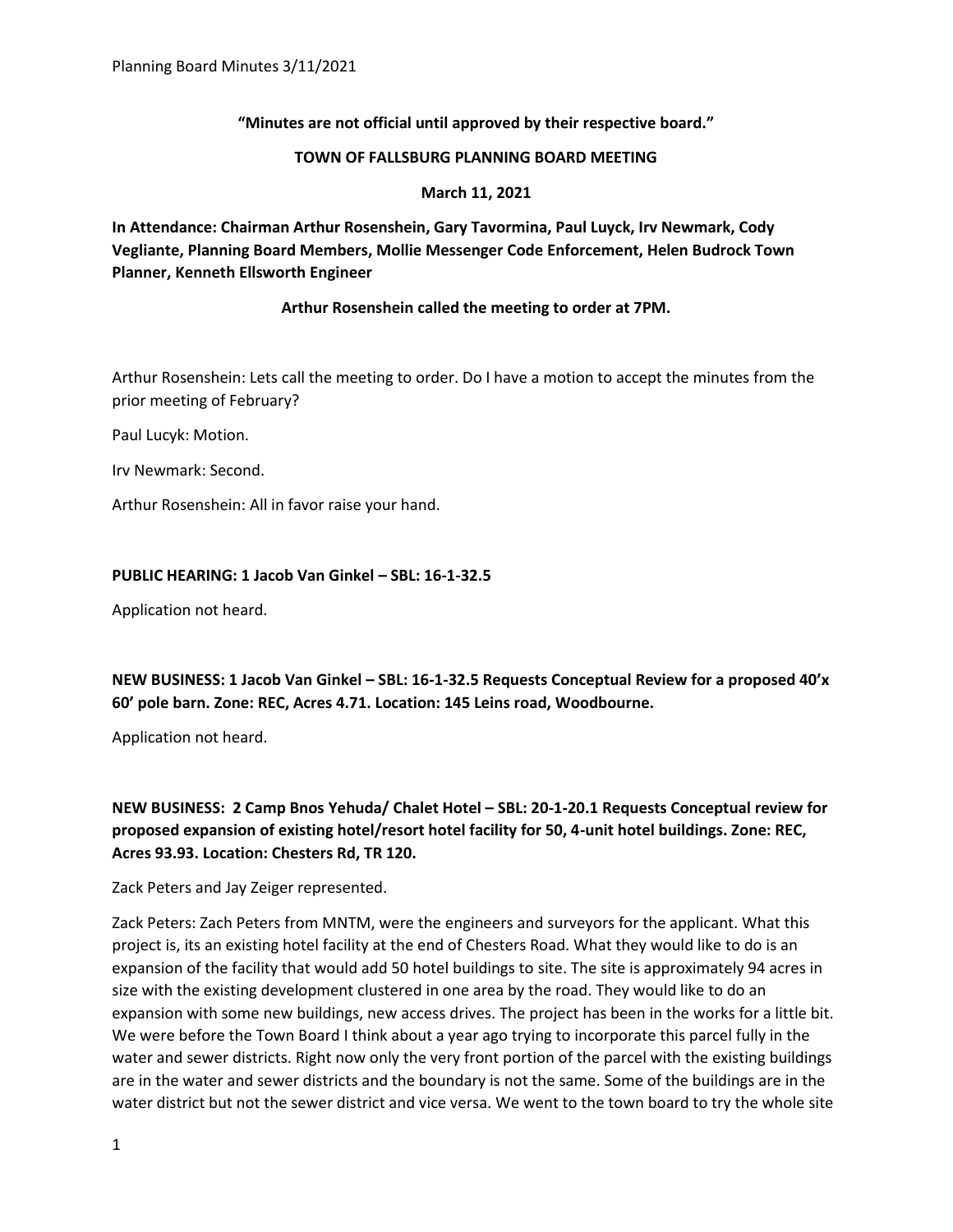served by water and sewer and they were not really in favor or that it seemed so we regrouped with the applicant trying to proceed with the project with an on-site waste water treatment facility, a package plant system, and an on-site well.

Arthur Rosenshein: Would you explain what this facility is?

Zack Peters: Right now it's a hotel facility, seasonal.

Jay Zeiger: It is an extended stay hotel. We expect them to stay one week, two weeks.

Arthur Rosenshein: Does the hotel provide meals?

Jay Zeiger: I don't think its like the old Catskill hotels, where its three meals a day. That's my understanding.

Arthur Rosenshein: Does each unit have cooking gear or kitchen?

Zack Peters: No I don't think that's the intention. I believe what Jay said is accurate, theres a restaurant in the main building that would provide meals if they wish, or they could go elsewhere. That's my understanding.

Helen Budrock: If it is intended to be an extended stay hotel, as defined in the zoning code, the definition specifically says that they have refrigerators, cook tops, microwave ovens, dishes, utensils, washers dryers, on premises to accommodate transient staying five or more days but not exceeding 15 days.

Jay Zeiger: I would believe they meet that definition.

Arthur Rosenshein: What is the current occupancy on site without these buildings?

Zack Peters: Right now I think theres about 95 units. What the owner is looking to do is add these buildings. Each building is going to have four bedrooms. Its going to be a mix of either four two bedroom units or two four bedrooms, so the existing is 100 units. What were proposing additionally would be maximum 200 assuming every one of these buildings was four units, which will not be the case but he doesn't have a breakdown of what building will be which.

Arthur Rosenshein: I don't notice a lot of recreation on site. Is this a religious retreat?

Zack Peters: I don't believe so. Theres a large field now to the north west of the main facility. Theres some tennis courts that they are proposing to remove as part of this. Theres a pond. Theres some facilities that are there, I'm assuming from when the original hotel was there. They have a large recreation field and the way the development is set up we have some space to expand that.

Arthur Rosenshein: This will be families?

Zack Peters: Yes.

Arthur Rosenshein: I think we need to bring Helen and Ken on.

Helen Budrock: We were already engaged, do you have a copy of the memo I did about a year ago?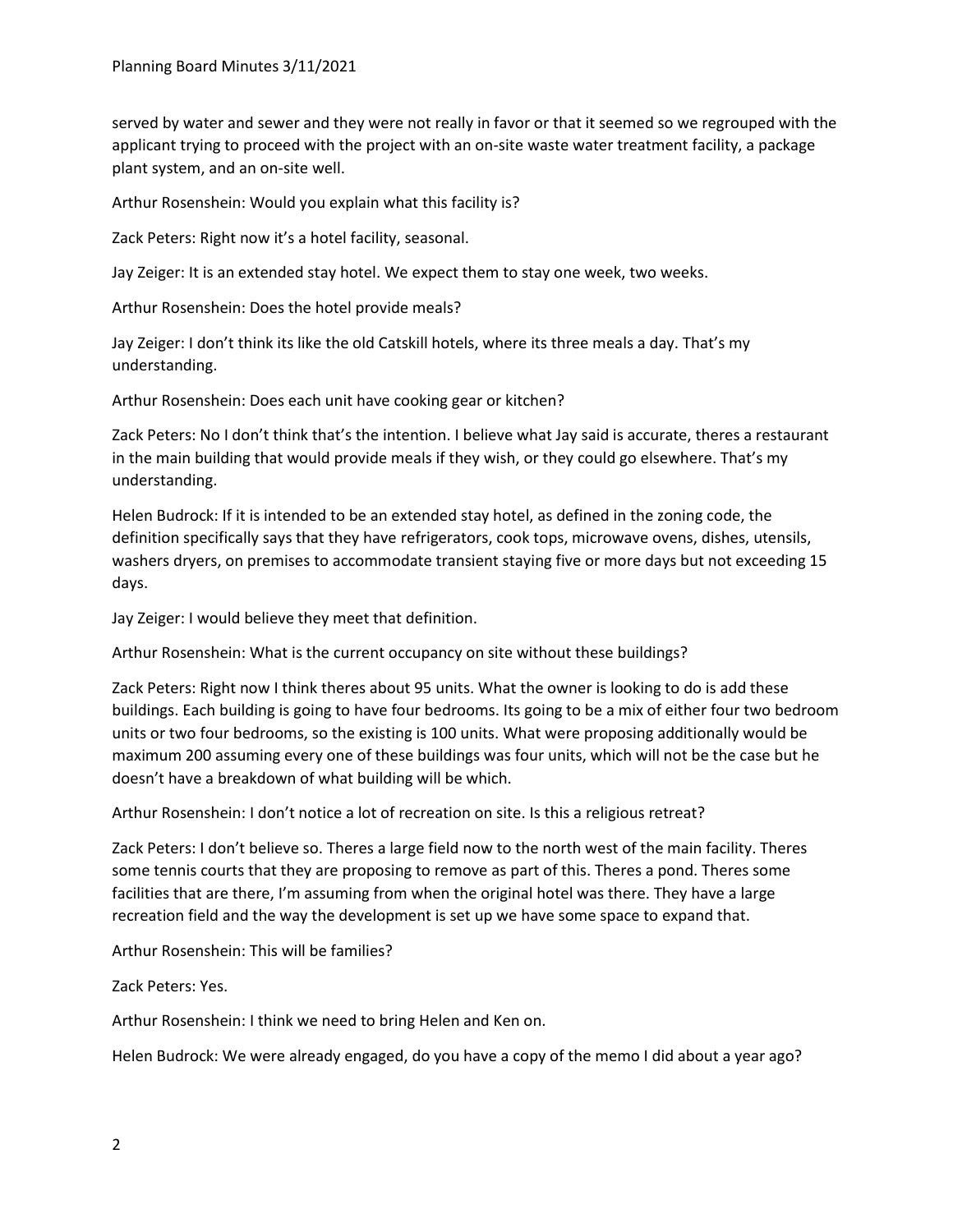Zack Peters: Yeah we have preliminary correspondence. Coming on tonight was to get everybody up to speed and try to proceed with the project. That's what we expected and we can work with consultants, there is a great deal of detail.

Jay Zeiger: I have the memo, from January 13.

Zack Peters: And I have Kens memos.

Arthur Rosenshein: What would be the SEQR type? Unlisted action?

Helen Budrock: Probably.

Jay Zeiger: That's what I was thinking also.

Helen Budrock: Art should we schedule a work session?

Arthur Rosenshein: Yeah.

Zack Peters: That would be our preference.

Jay Zeiger: Zach do you need time for the work session?

Zack Peters: Ath this point I wouldn't mind going in and having a meeting. If we can have a preliminary work session meeting and get on the same page that would be beneficial.

Mollie Messenger: Zack I don't think when I reviewed the site plan you had filled out the bulk tables to put what you were asking for. Are the proposed values on there?

Zack Peters: I don't think on the current plan. I don't think it would be a problem with the size of the site.

Mollie Messenger: Yeah if you could pull that together. And I think you are scheduled to meet with the water and sewer department so you might want to have that meeting first before we get together.

Zack Peters: Ryan from my office was out there today and met with them. That's one of the issues. What is going on with the existing facilities is unknown at this point.

Arthur Rosenshein: You looked over the existing buildings? What kind of shape are they in?

Zack Peters: I think there was review at some point because we had notes about updating some buildings for code but I don't know if that was from you directly or something we noted when we got on board.

Mollie Messenger: Theres a lot of older buildings there that will need to have an engineer and be fixed up with this plan also.

Helen Budrock: Zack, what is the square footage of each of the units?

Jay Zeiger: I saw you had set forth that the minimum floor area was 250 square feet per guest.

Helen Budrock: I think that's if you went with hotel/resort definition.

Jay Zeiger: Extended stay is 425 per guest room, times 8 guest rooms per building would be minimum of 3,400.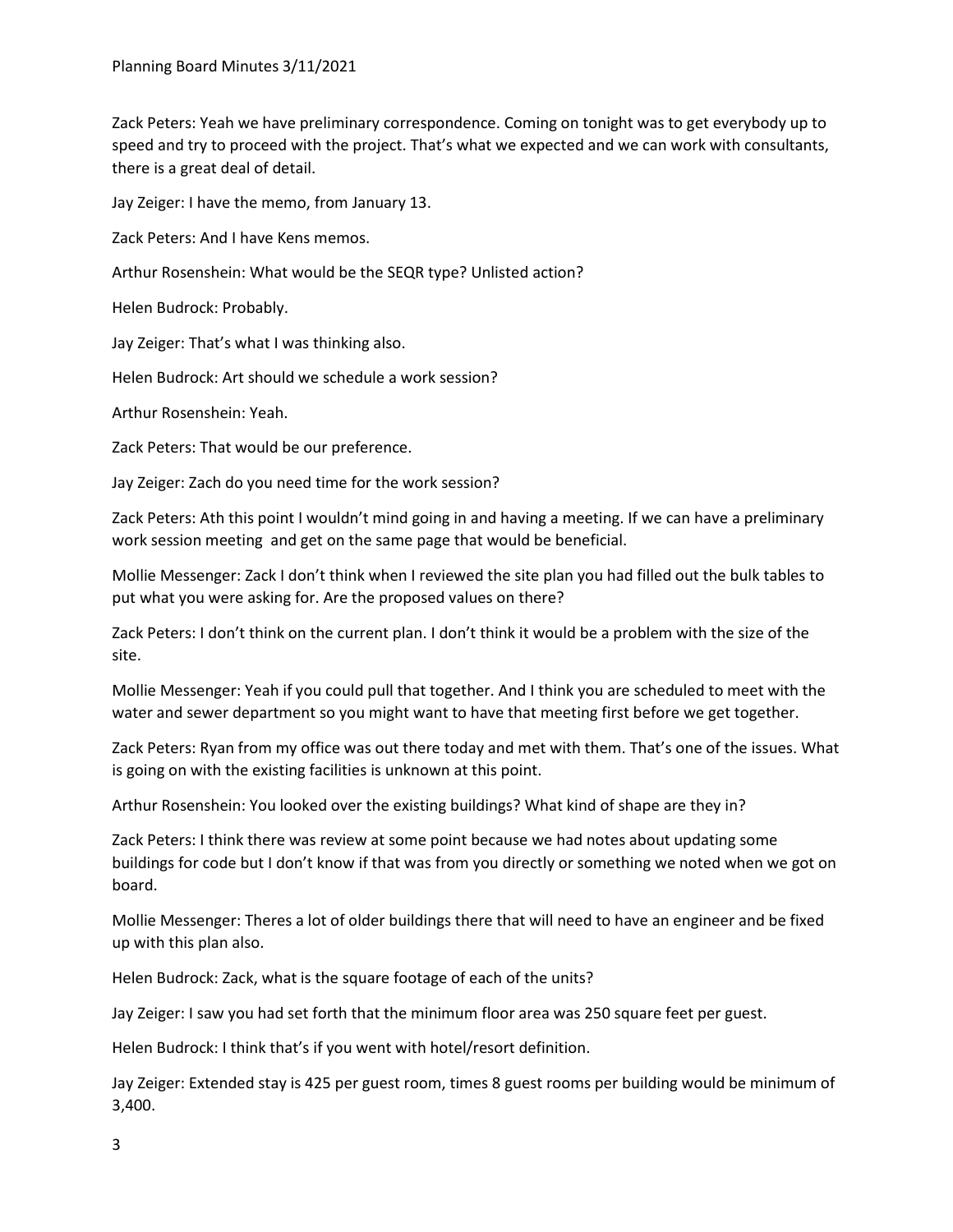Helen Budrock: We can cover that in the work session.

Zack Peters: I will confirm.

Ken Ellsworth: I'll be interested in what happened at the meeting today with utilities because that was kind of confusing. They are serviced by water and sewer on some of the buildings but not all, and there was question on how that is being accomplished so that's a good start.

Zack Peters: The PDF that was mailed out, I think was mistakenly attached. The hard copies are up to date but the PDF is older. Sorry about that.

Helen Budrock: If you could send me the updated PDF.

Arthur Rosenshein: On your next plan could you label what each building is?

Zack Peters: Absolutely. I did add a table of the existing facilities on one of the later sheets.

# **NEW BUSINESS: 3 Empire Holdings Of LLC – SBL: 18-3-8.1 Requests site plan review for continued use. Zone: B. Acres: 1.35. Location: 21 Old Factory Rd.**

#### **Jay Zeiger represented.**

Jay Zeiger: This is an existing property that was a multi family parcel going back many years. The property was foreclosed on by the county. My client bought it from the county at the tax sale and has continued use. There had been occupants in the building all along. Apparently there was an electrical issue a few months ago and the building is now vacant and they are working on getting that fixed. The zoning, if this was a new project, it would not be zoned for what is there. Our position was that this is a preexisting non-conforming use which was never abandoned and the town building department took the position that it was abandoned that even thought there was somebody there they weren't supposed to be there and there were issues. We went to the ZBA and the ZBA agreed that the non-conforming use had never been abandoned. Part of that, even if it is vacant, if the intention is to continue the use and efforts are being made towards that then it would continue as non-conforming even if no one was living there.

Its preexisting non-conforming use and the zoning board, as part of their determination, indicated they want the property cleaned up. We've agreed to work with the town to get there. Whether were obligated to come back to the planning board for site plan review is an issue I don't want to debate at this point. This is what we are proposing, all of the buildings you see are preexisting. The proposal is to put parking where you are seeing it. We need to find a place for a dumpster and that's a starting point.

Arthur Rosenshein: You promised the Zoning Board it would be cleaned up. What is the progress?

Jay Zeiger: It had been cleaned up to a large extent but not cleaned to where the long term intention is. The ZBA even commented from the earlier to later hearings that substantial progress on cleaning has been made. Everything's been set back somewhat because of the electrical fire which theyre working on getting resolved, but apparently theyre having trouble getting contractors and electricians and inspectors to get done what they want to do but it is in progress.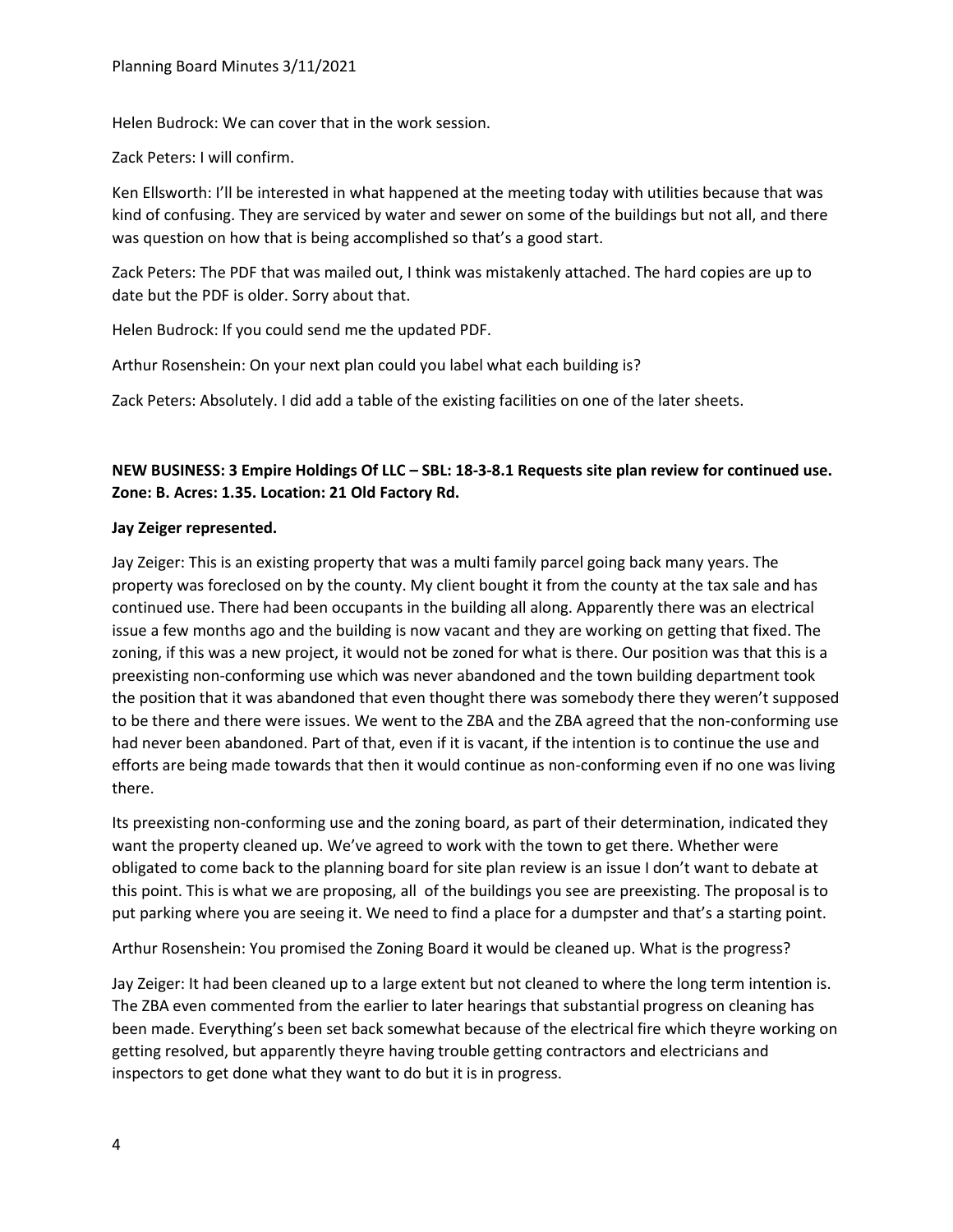Mollie Messenger: This property has had trouble for quite some time. Jays client had promised to put quarter million dollars to the ZBA. They had tenants living there with space heathers, they overloaded the space heaters, they had a fire in there with occupants, now they have condemned buildings. It's a real mess. It would be nice if the applicant would put the money into the property and turn it into something. Its in a great location in the middle of Loch Sheldrake but I don't believe the applicant has that intent from what we've seen. The site is still a disaster, parking and dumpster needs to go in; that was a condition of the decision letter. Where they have the parking located is going to cut all the trees down so you can see the property from the road which is not a good idea if they're not going to put any money into it. Theres a couple issues here, the site plan needs more work because it doesn't show us that much, it doesn't have much detail. This is a good first meeting to air things out but they need to put some work into the property.

Arthur Rosenshein: What exactly is the site plan asking for?

Helen Budrock: Parking and dumpster.

Arthur Rosenshein: And that will be necessary before they open, correct?

Mollie Messenger: Right. I don't believe anybody is living there now, I believe we had to condemn the last building.

Arthur Rosenshein: We cant take action if there are violations on the building. We can barely pass site plan knowing that the buildings are non-habitable.

Jay Zeiger: Arthur we need to find a mutually acceptable compromise on that. Were going to need the site plan to do the work and the work to do the site plan. There was a construction load that was approved and I think it actually closed but no money was advance. Then we got tied up on ZBA and that process, when that got resolved the lender put a halt on the funding which we're trying to work through those issues as well. Right now I am not asking to do work so we don't have to talk about a compromise now. The proposed location of the parking, does that location work? How many parking spaces; we're showing 11 or 12.

Helen Budrock: It might be helpful to have a site plan with topo contours. Is the land flat enough that you couldn't put a parking lot in the back?

Jay Zeiger: Theres also an are where they have an easement but I'm not seeing it on this map.

Helen Budrock: If there could be parking in between its very hard to see. Where it says one-story frame dwelling and theres another building to the left. If parking could be nestled in there it seems like a better spot.

Ken Ellsworth: I think as Mollie has indicated theres a lot of questions that we cant see with a site plan. I listed a number of things, maybe another situation if this was a larger scale. I need something more detailed to comment on.

Paul Lucyk: What are the conditions of these buildings? Have inspectors been inside? Do you have pictures? Is there city water and sewer on the lots? I'd like a better plan because I can barely make out. I'd like to see pictures of the buildings and what would need to be done to make them properly inhabitable.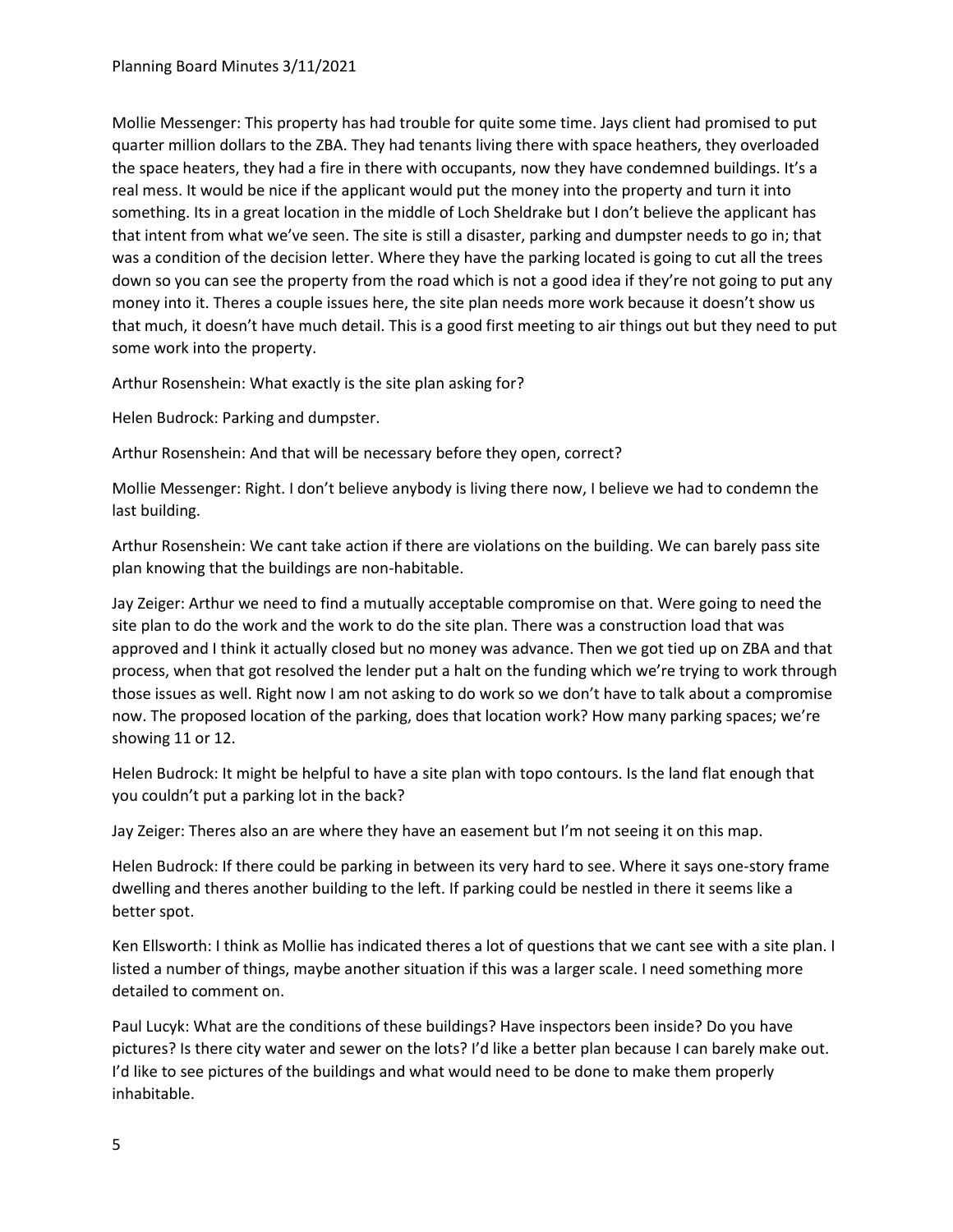Jay Zeiger: I don't have any pictures. I think more importantly is to get you the projections of what the buildings will look like. I'm not asking to do anything I just wanted to get the process going.

Mollie Messenger: It took a year for me to get the applicant on the agenda. Im hoping youre going to be diligent with the engineer and be back next month with a plan.

Jay Zeiger: I know he started working on it after the sketch, we had some email exchange. But I'm not optimistic for next month but I'm hoping soon there after. I'll send you when we think we'll be back.

# **NEW BUSINESS: 4 Murray Bresky "Murray's Chicken" SBL: 52-7-8/21 - Requests Conceptual Review of site plan of covering the parking area. Zone:B Acres:1.85 Location: 4 Trolley Rd.**

## **Wes Illing represented.**

Wes Illing: I submitted a letter with some initial guidance or my interpretation of the town code, limited. I also attached a site plan with two pages illustrating what we are attempting to do. With this project the DEC has come down on Murray's Chicken and they want them to cover the area where the trucks are parked in the parking lot, so when it rains feces cannot go on the ground. They want it captured so it can go to the municipal sewer plant. I created a site plan and did a diagram and basically drove the 18 wheelers in and out and properly and stay in our lane when we come out without coming into the opposite lane. Everything was working in terms of being able to drive in and out without interfering with oncoming traffic. Theres a lot of violations on the existing site so it is a non-conforming site according to town code. I propose we get rid of the East side property storage building and when we create the steel building the set backs will be significantly reduced because we're going to get rid of the storage building in the back. The same is true on Lake Street where there's a storage building to be removed. Again going to improve the front and side yard setbacks. Over all were going to improve setbacks, more tightly define the parking area used for the 18-wheelers because they'll be parking inside of the structure. If you want an idea of what the structure looks like go to sheet 2.

Helen Budrock: Art would it be helpful to share screen?

Wes Illing: The upper left hand corner of sheet two. Side elevation view of the building. That's what the building will roughly look like from Lake Street, kind of looks like a covered bridge. Looking at front elevation view, which is where the trucks back into the building. You can see all 6 trucks parked inside of the building. The building has a sloped floor and theres a trench drain in the center of the buildings. The floors slope in both directions to the center of the building so when they sweep they will sweep to the center drain and it can be hosed if they want. I'm hoping we can gravity flow to the pump station to the East that the municipality has.

Arthur Rosenshein: Is the turn around area also going to drain to the sewer plant?

Wes Illing: No, just the parking structure. It is covered. We didn't want to put storm water into the sewer plant. The key issue that DEC had was feces because when it rains it can get washed down and go into the lake. By parking the vehicles under the covered area that wont happen anymore.

Arthur Rosenshein: Will the turn around area be paved now?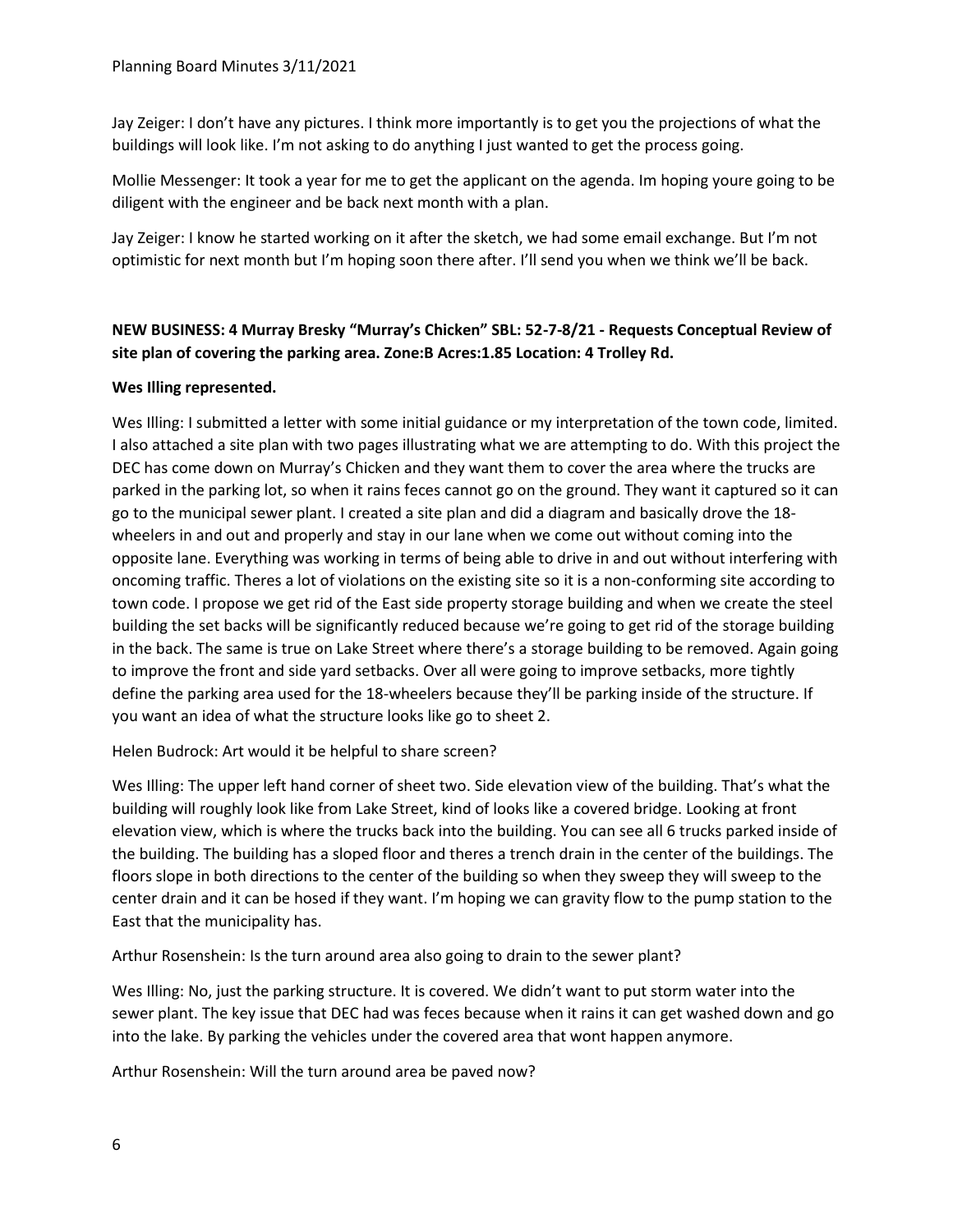Wes Illing: We were planning on leaving it, theres no reason to pave it. We can leave it as is as item 4 and it's a serviceable driving surface. It is low in cost and maintenance and somewhat permeable to rain water. Theres plenty of room in the back yard behind the office for 18-wheelers to pull and back in without issue.

Arthur Rosenshein: And up on a platform so drainage off of the turn around area wont get in there?

Wes Illing: There will be drainage off of the turn around area that we will not capture, but we are not required. Let that go to the street and go to the storm drains.

Arthur Rosenshein: You'll be showing topo?

Wes Illing: The topo is flat on this property but theres a slight slope. The water flows downward from Railroad Pl to Lake Street. Only a slight gradient.

Arthur Rosenshein: So the floor of the new building will be raised?

Wes Illing: No, were going to drop it down. Back on sheet 2 theres a cross section view 8A, theres a 1% slope on the floor. You can see the concrete wall that wraps around three sides of the concrete floor, it is two feet tall. In the middle because the floor ramps down, it is 4.5 inches lower in the center. The lowest part of the floor is 4.5 inches below finished grade.

Ken Ellsworth: I understand what he's doing. It will clean up the site. I haven't look at it in detail but it has merit.

Wes Illing: We talked a long time ago about feathers; how to separate chicken feathers so they don't become a problem for the sewer department. What I am proposing is to put a screen underneath the steel grates and if there are feathers that get washed the stainless steal screen can capture those. Then they can vacuum them out with a shop vac. That eliminates the complication with feathers that might get into the sewer system. It's a simple solution and simple approach.

Helen Budrock: Have you dealt with chicken feathers before? This is a first for me.

Wes Illing: A first for me too. One of the reasons we have the two foot wall is as a wind block and to keep the feathers contained. We also talked, in addition, if you look at the front elevation view, we talked about taking plastic netting and attaching it to the side walls and running it down to the top of the concrete for plastic netting to act as a screen. It would allow air to come in but keep the feathers contained on three sides. It should be easy to do because well have nailers in the steal building and all we'll do is nail down a pressure treated 2x4 on top of the concrete wall and we can nail in the plastic mesh.

Paul Lucyk: Will there be fans in the buildings?

Wes Illing: Murray has talked about keeping chickens cool and to provide ventilation. I think we will have good ventilation because the design of the building. Allowing air to come in at the bottom and the ridge vent along the top of the building where warm air can exit at top. I think the warm air is going to circulate out. Insulation has proposed insulation on the roof so it should be a nice shaded, cool area, and we have passive ventilation by natural convection through the ridge vent. If Murray feels the chickens are too hot he will want to add additional cooling and misters. That seems to be more cost effective than fans and we wont have to worry about feathers.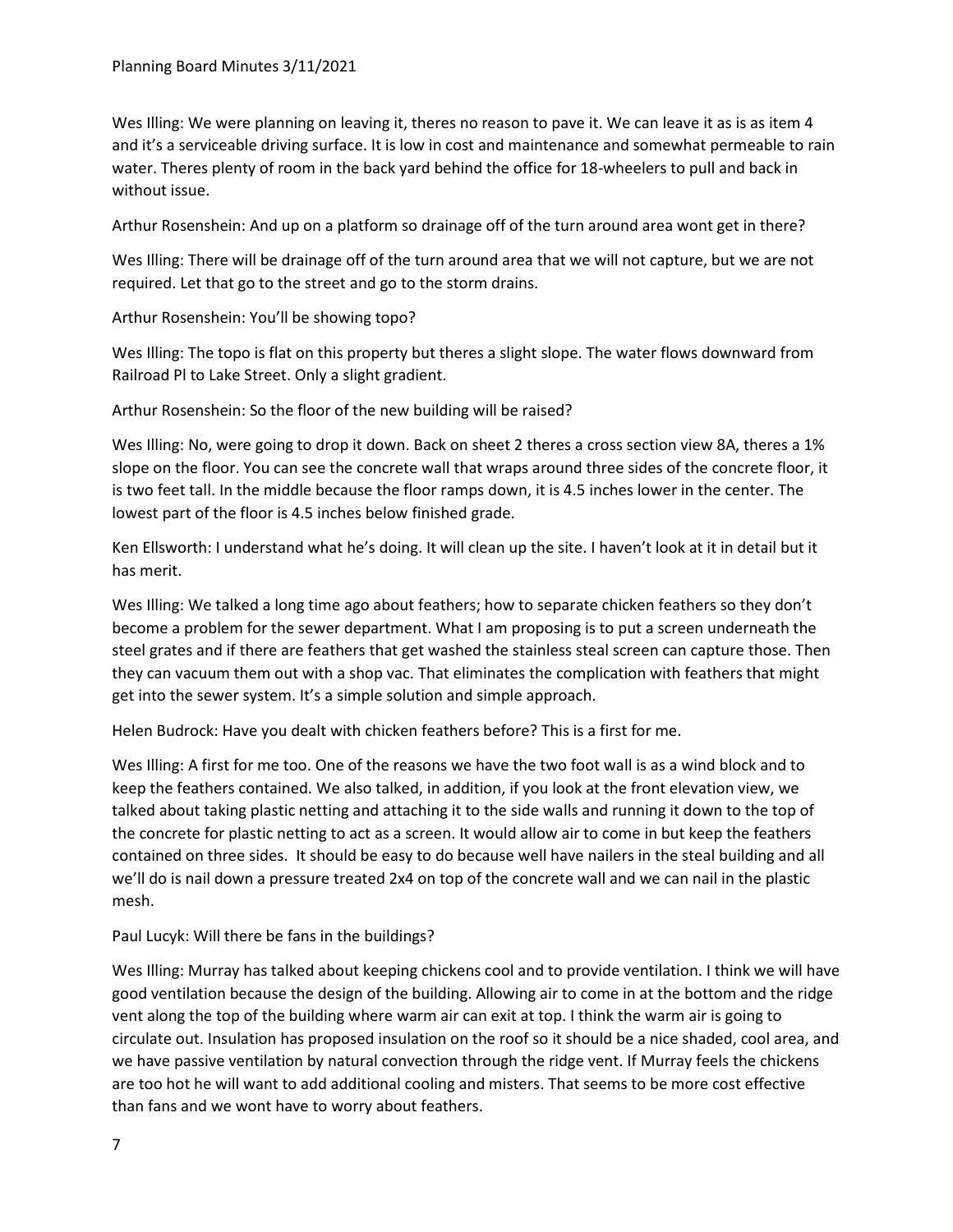Helen Budrock: Wes you referred to the structure as a building, its basically a giant car port?

Wes Illing: Exactly. it's a steel structure. To make it a low profile building we went with steel because we could get limited overall height which was reasonable and aesthetics were reasonable and structurally it gave us what we need. It will be hot dip galvanized steel; it'll last for 100 years. Wood would rot. It is the same we used to build Stage Door Manor.

Helen Budrock: Its my opinion that you'll need a variance from the ZBA? Was that contemplated?

Wes Illing: I don't know if we need planning board review on this. This letter that I put together, this is a non conforming lot of record and it was non conforming when the zoning law was passed, so it is kind of exempt from all this new code. In accordance with your town code it sounds like as long as we don't make set backs worse than they are the building department is allowed and empowered to issue permits. I think that myself and Mollie thought this would be important to give to the planning board and the board can make a determination on whether to review this or hand it back to the building department to oversee. In the letter I put together off of various applicable paragraphs that unless the planning board objects the building department gets to run the show, but that's not my place.

Mollie Messenger: Wes this is definitely a planning department issue, its an amendment to a site plan and they have to review it.

Helen Budrock: Right and technically it's an accessory structure.

Wes Illing: But accessory structures are exempt in the code. Paragraph 310-8.3 Exemptions and Waivers: existing buildings and uses are exempt form the provisions of this article and it shall not apply to any building or structure or lot land use at the effective date of this chapter whether continued as a permit or legal or non conforming use or there after converted or changed without enlargement to a different lawful use having the same parking and truck loading requirements.

Helen Budrock: Its not a preexisting non conforming use because it's a new structure.

Wes Illing: What were doing is the use right now is parking use and we have to cover that parking area. What were doing is basically enhancing that parking area in accordance with what the DEC requires. The fact that we had to do that with a building is incidental. It also says any building or structure.

Helen Budrock: The key word there is "existing".

Wes Illing: You could look at that as two buildings; taking them down and enlarging them, it's a matter of interpretation.

Mollie Messenger: We're not here to interpret code. At this point the Planning board is going to review it and we need to move on.

Wes Illing: I am fine with the planning board doing review if that's what they want.

Arthur Rosenshein: I noted on the west side of the building there is parking along Trolley Road.

Wes Illing: Yes because that's existing parking.

Arthur Rosenshein: And across the road theres parking.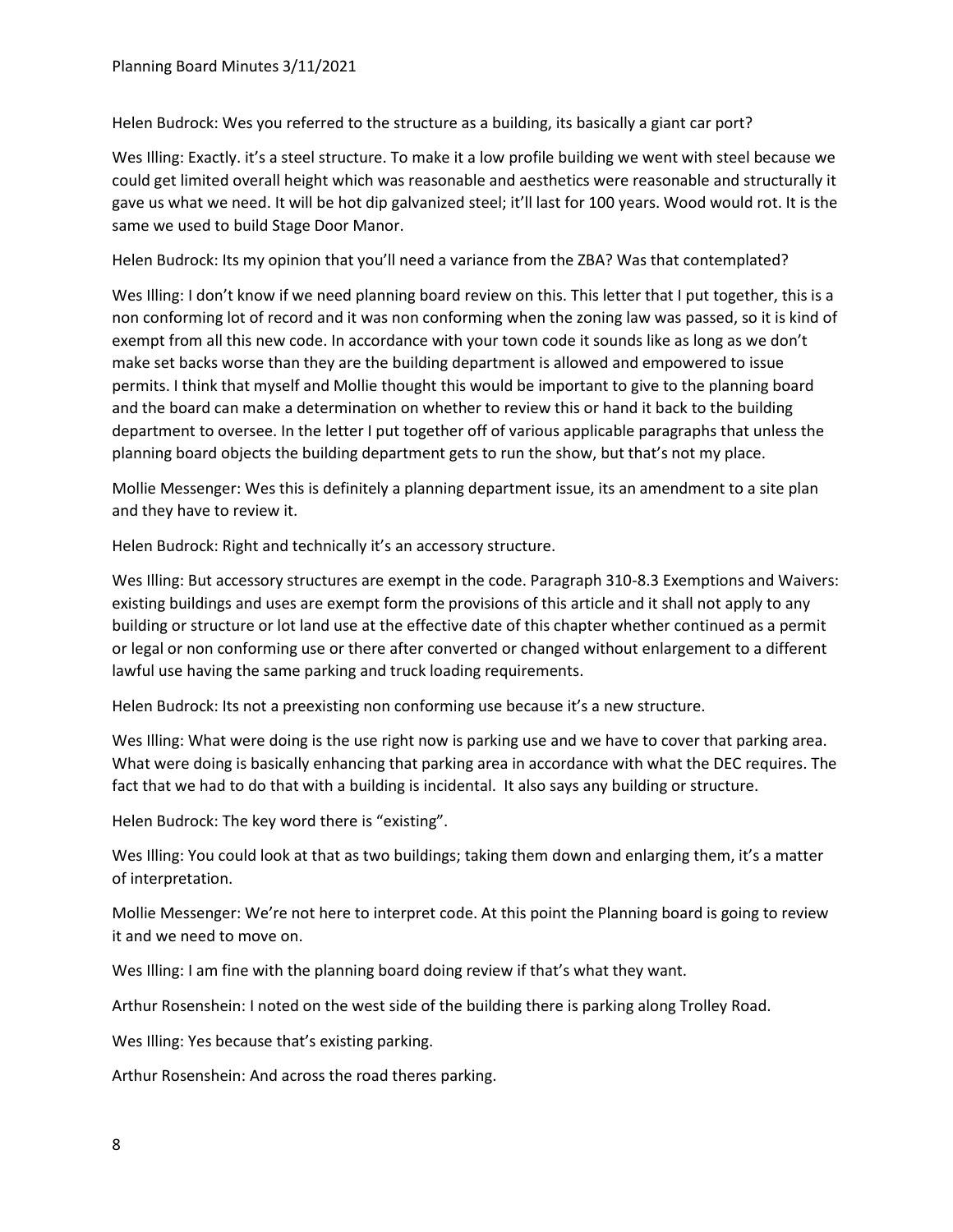Wes Illing: That's existing parking that's been there for along time. Its part of their property. Arthur Rosenshein: THeres no plan to make that parking a regular parking lot?

Wes Illing: No.

Paul Lucyk: Wes did you allow for exhaust of the trucks with the chickens in there? Whenever I see trucks they are running.

Wes Illing: That's a good question because I assumed the trucks would back in and be shut off. I will talk to Murray about it.

Paul Lucyk: You might have to consider something that draws exhaust up.

Wes Illing: Thank you for asking that. We'll have to address that in the design of the building.

Arthur Rosenshein: Has the DEC given you a time constraint?

Wes Illing: We'll have to tell them we have to follow the law and do this right. They wanted us to start construction while there was frost on the ground. I got annoyed but the attorney said we will do it as fast as we can. Plus we need planning board approval for the design of the building. The building has about an 8 week lead time.

Arthur Rosenshein: Theres nothing we can do at this moment.

Wes Illing: Unless youre willing to give us partial approvals.

Arthur Rosenshein: We cant do that now. Not until you complete your review. We cannot give premature before we have all of the information.

Wes Illing: Was there other questions that the board has?

Arthur Rosenshein: Youll have to meet with Helen and Ken.

Ken Ellsworth: We usually do a work session or we will prepare comments for you to address, both Helen and I on the site plan presented. Either way schedule through Mollie.

Wes Illing: Whatever's simplest. My biggest concern is I don't have elevation data on that pump chamber that you have just beyond our property line. I don't know where it is or the elevation. I was planning on going out and getting measurements with the laser but Mitch said he was trying to get drawings from you guys for documentation on some of that data. How do we stand on that?

Ken Ellsworth: I would think Randy is able to help.

Mollie Messenger: Randy looked for stuff for that pump station but couldn't find it. Youll have to do manual readings and elevations, they can meet you out there.

Wes Illing: That's okay, we'll go out and I will get a location on it. I'm hoping we can flow by gravity.

Mollie Messenger: Ken do we need more information on the content that they are sending to the sewer or do we have that?

Wes Illing: Its going to be chicken feces watered down. Some times they will sweep it and some times hose it down. With the screen I don't think you will get feathers.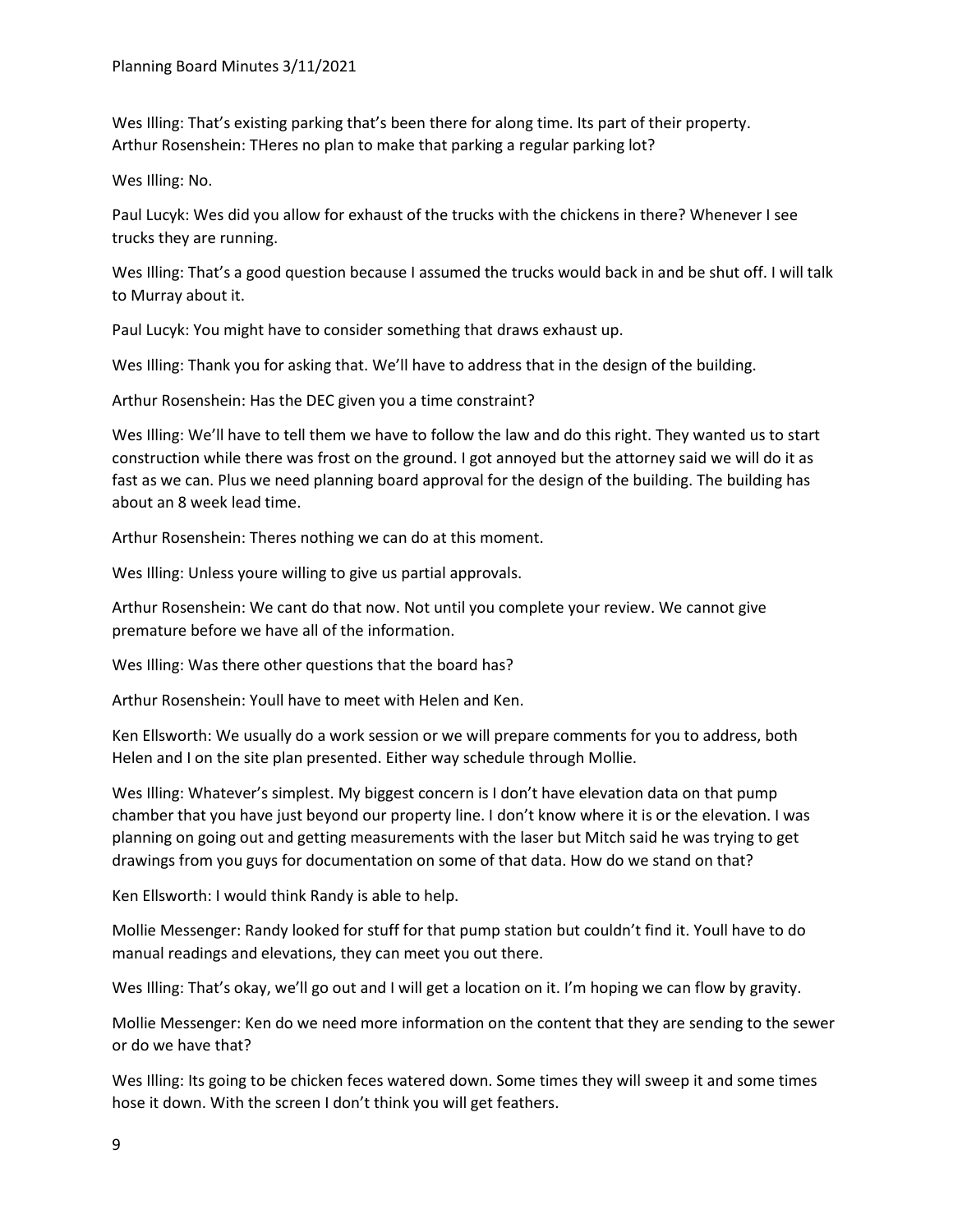Ken Ellsworth: We will have to estimate flow to the pump station to make sure floats are set correctly or whether they have to be adjusted.

Wes Illing: It wont be much with the garden hose.

Ken Ellsworth: I didn't know how often they would be hosing it down; daily or weekly.

Wes Illing: We told DEC we would either sweep or hose on a daily basis depending on what is appropriate. In winter we cant sweep, in summer they may do a combination of both. As far as DEC is concerned the 18-wheelers wont track stuff off of the slab onto the road. They don't want a build up.

Helen Budrock: Mollie what are the next steps? Do we need Paula on whether or not they should be referred to ZBA for a variance or whether storage buildings removed would be considered pre existing non conforming use that is being replaced.

Mollie Messenger: I think it would make sense if we mark off the plan right now. Ken and I have comments we can mark out and talk to us about questions we have.

Helen Budrock: Is it premature to schedule a public hearing?

Mollie Messenger: We may be able to have a public hearing in the April meeting. I know Ken probably has some questions. I have some questions on setbacks, as far as which is which, there are two lots there that need to be combined and all kinds of stuff. If we make notes on a plan we can come together on a work session.

Wes Illing: Town code states that when you have two lots that are used as one use they are considered by town code to be one lot.

Mollie Messenger: They just have to be combined that's all.

Arthur Rosenshein: It's a matter of going to the assessors office and doing some paperwork. If you have enough to put together in the public hearing and youre in a hurry then we will have the public hearing but that depends on everything being ready for it.

Wes Illing: The client wants to take care of it to get DEC off their back.

Arthur Rosenshein: We will bring you the public hearing if you can get everything together in time.

Wes Illing: I think I can get elevation data within the next week or two. The snow is melting off. If all we need to do is add elevation points to the plan, what I recommend is some key elevation points instead of topo because its so flat. Lets get elevation data for pump station and invert of slab. Then ken will have a comfort level. Then the location of those things. We can get the assessor to combine the two lots. Maybe that's all we need. When I went through the check list one of the requirement was topo, do I just request a waiver for the topo requirement?

Ken Ellsworth: If its relatively flat the contours wont tell us much, even if you do one footers. I think establish control out there and get some spot shots on key points. We can work through that. You might have one or two contours. I would use the towns top of the structure so we can get on the towns data so were not making assumed data but if you take the shot. Randy might have a man hole close by to be used as a bench.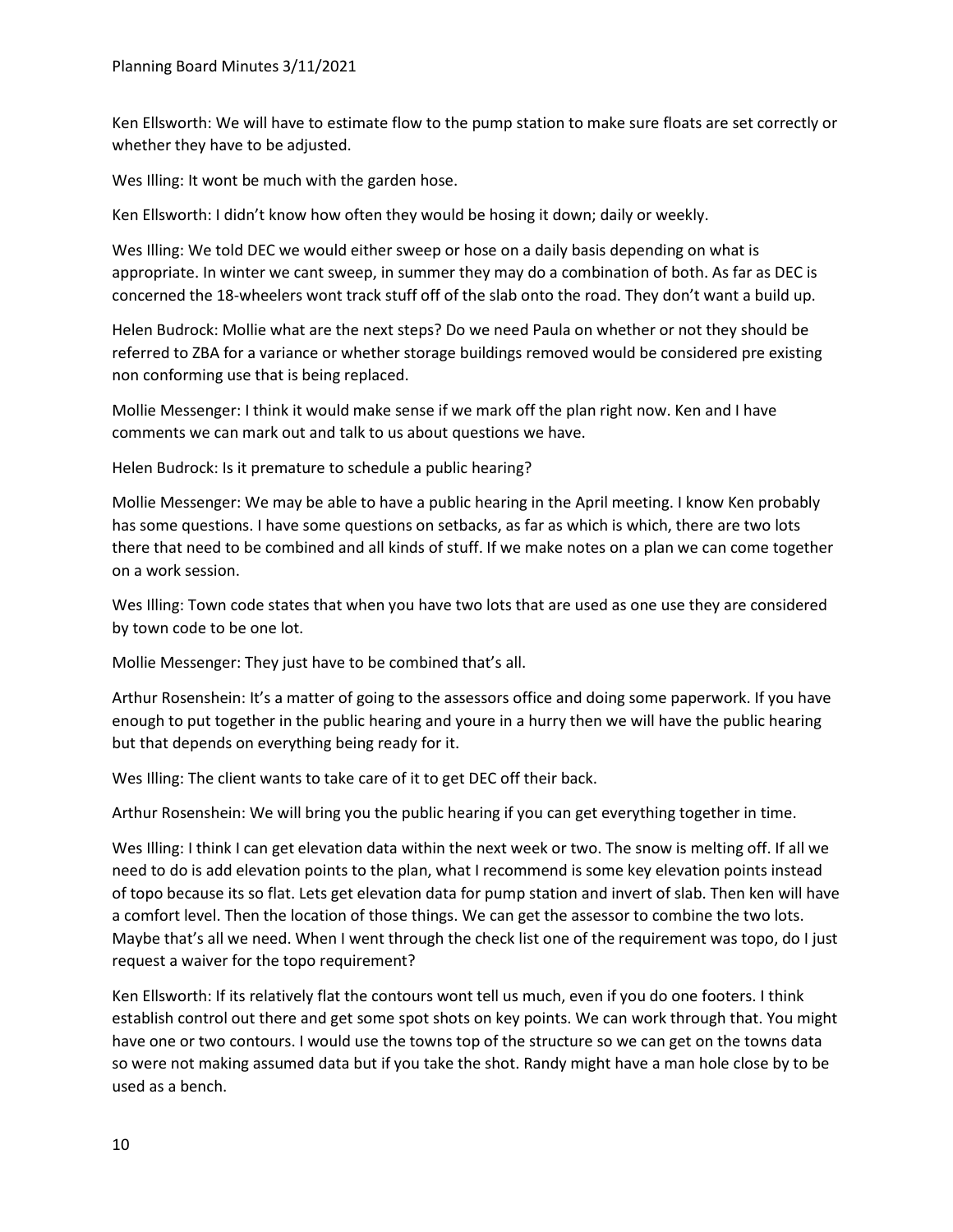Wes Illing: That would be awesome. We can do that. There should be a manhole on Lake Street.

Ken Ellsworth: I would think so, there must be reasonable top.

Wes Illing: I am conservative when I do hydraulics. I will do rim elevation of the closest manhole to the pump station as data. That's what youre looking for?

Ken Ellsworth: Use that to get your key spots on site so you can control. you'll have to control construction anyway.

Wes Illing: I want the four corners of the building and the invert elevation.

Ken Ellsworth: We will work with you.

Wes Illing: When I go through the list of requirements that are defined, if those requirements are not part of the site plan do I need to submit a formal request for waiver?

Mollie Messenger: No.

Ken Ellsworth: Usually judgment with Mollie and myself.

Wes Illing: Mitch and I will go out when the snow melts.

Helen Budrock: Art are you retaining both Ken and I?

Arthur Rosenshein: Both would be better. If the two of you are satisfied that you have enough information then we can go with the public hearing. Its depending on your findings.

Wes Illing: Can I give you a decision on that next week after our findings? My fear is I will go out there and take measurements and I'll realize I have to make a pump station. That'll take me more time. If it stays simple I will need to confirm that.

Arthur Rosenshein: We are trying to move it along for you.

Wes Illing: I appreciate that. I would like to be on the planning board next month for a public hearing if possible.

Mollie Messenger: Wes just tell Denise two weeks prior and provide information and you'll be put on the agenda.

**OLD BUSINESS: 1. NEW PINES – SBL# 39-1-88.1 – Requests site plan amendment to relocate units ½ and the caretaker's unit. Amendment to include the increase in units from 75 units to 79 units. Zone: R. Acres: 45.01. Location: Laurel Ave., South Fallsburg. Cross Roads: Laurel Park Rd.**

## **Glenn Smith and Jay Zeiger represented.**

Glenn Smith: I believe you have our most recent site plan. 78 homes in there, the swimming pool is at the top. The loop roadway goes around the entire community. A community center in the building and children's playgrounds are scattered around the property, there are four.

Arthur Rosenshein: What differences are there from the last site plan?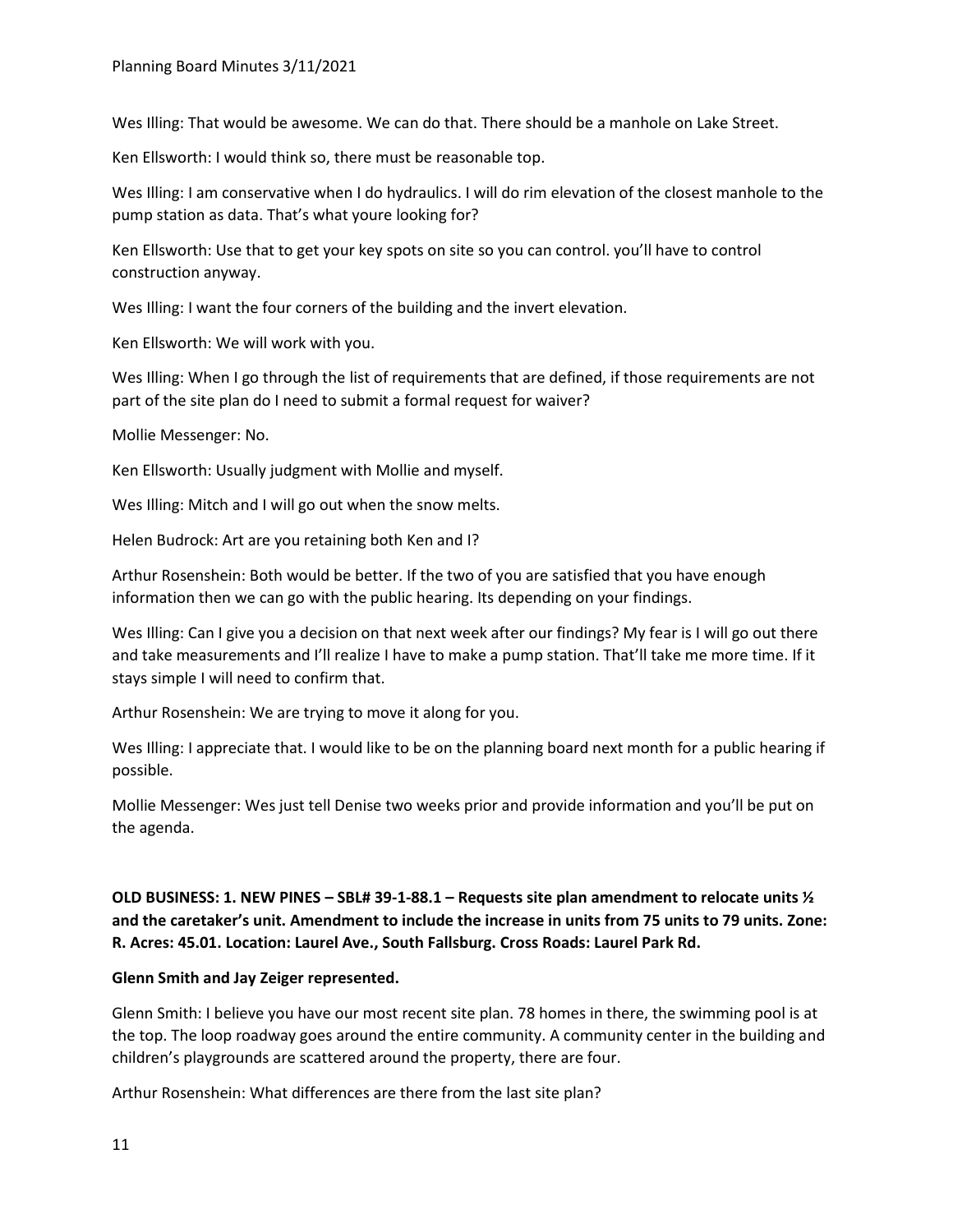Jay Zeiger: The plan is the same. Glenn had responded to the questions.

Glenn Smith: We responded about utilities, four units added and two duplex. I provided revised computations on density, lot coverage, parking, and they all showed the four additional units did not have impact. If anything they increase the development fees paid to the town on an annual basis because additional units. The original plans that were approved had a basketball and handball court at the upper side of the property by the pools. The group that will be living in the development are ultra orthodox and did not want that so we removed it. We made the pools larger and added another waiting pool on the pools. The original plan had three large playgrounds, currently there are four shown. We added a volleyball court by the pool and added a double shuffle board court next to the community building. One thing mollie asked was whether the duplex development law required certain area of common area and recreational amenities. It calls for 750 square feet per unit, based on the 78 units that's about 58,000 square feet of common area and recreational amenities. The last plan I submitted summarizes the recreational amenities, it shows interior wooded areas that remain undisturbed, the pool area which is about 25,000 square feet fenced in, the children's play gourds, volleyball and shuffle board court and also the basement of the community building is about 4,000 square feet for the children's day camp. The bottom line was the current common area and recreational amenities adds up to about 143,000 square feet versus the 50,000 square feet required by zoning. Its basically a modification being requested for the site plan for the two additional duplexes, Mr. Chairman. Four more living units.

Irv Newmark: I am glad to see what was taken away, some was put back. As long as its more than what zoning calls for I'm okay with it.

Arthur Rosenshein: Do we need a public hearing on this?

Helen Budrock: It might be a good idea. Glenn I don't think we've seen the revised plan.

Glenn Smith: The revised plan with the additional courts went out a few days ago. The board probably didn't see it yet.

Helen Budrock: I was looking and I couldn't find it. That's why I am thinking since its changed since what was originally submitted to us it couldn't hurt to schedule a public hearing and have the updated plan.

Jay Zeiger: I don't see a need for another public hearing. We've added two duplex houses, 74 to 78. I don't see it as material.

Arthur Rosenshein: Perhaps we do see it as material.

Gary Tavormina: Is the caretakers house going to be a house or travel trailer?

Glenn Smith: Stick built house on a concrete slab.

Arthur Rosenshein: What is consensus or board members? Public hearing or not?

Gary Tavormina: No.

Irv Newmark: I don't think so.

Paul Lucyk: No.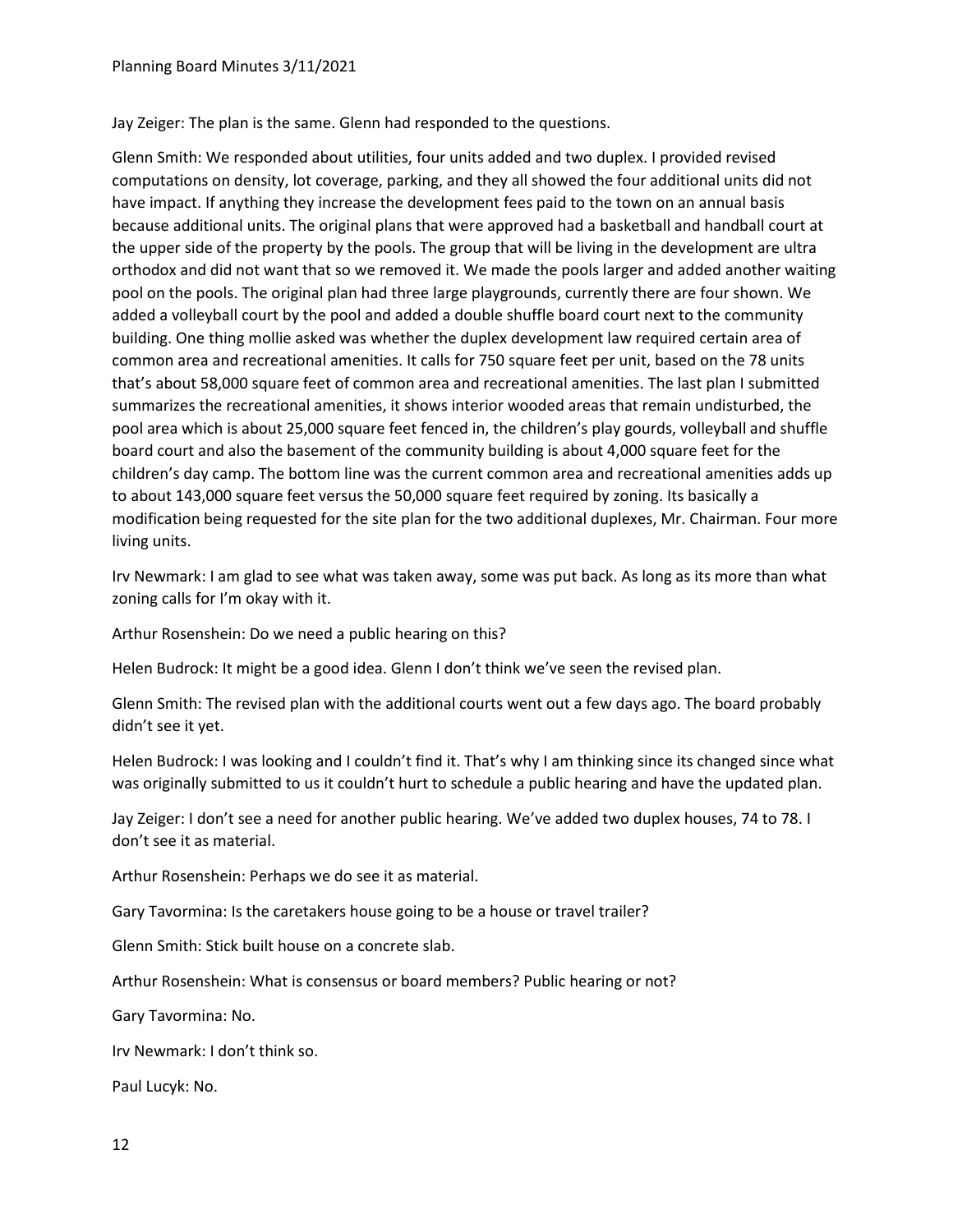## Cody Vegliante: No.

Arthur Rosenshein: Okay, consensus of the board is no public hearing on it. But we cant move until we see the plan. We'll see you at the next meeting.

Helen Budrock: Is the boards intention to entertain an approval resolution for the modification at the next meeting?

Arthur Rosenshein: I think that would be a good idea.

Helen Budrock: We'll que it up for the next meeting with approval resolution. If you would submit the revised plans. Everyone seems to be okay with swapping out of the recreational areas originally eliminated for the new ones. Good job.

**OLD BUSINESS: 2. HARMONY HILLS – SBL# 36-1-28.17 – Requests site plan approval for a 1200 square foot single family house to be used for the caretaker. Zone: R & PRD. Acres: 8.36. Location: 404 Laurel Ave., South Fallsburg. Cross Roads: Brickman Rd.**

## **Joel Kohn and Glenn Smith represented.**

Joel Kohn: We were here last month to get a denial from the Planning board and go to the zoning board, apparently we needed another denial. Mollie found a note after the last meeting from the originally approved site plan that said no future development on the other side of the road. Mollie wanted us to come back to the planning board before we go to the zoning board to get that note removed. Again this is just a single family home on the other side of the home that would be used for the care taker which would be no different from any other single family home on the road.

Arthur Rosenshein: Lets discuss not #10. Apparently there was a lot of discussion before this was put in there: there should be no future development to the portion of the lot that has been devoted to storm water management. The caretakers house is completely out of the drainage area?

Glenn Smith: Yes, the drainage area and the retention base is clear. It discharges out the rear left side of the lot, the outlet pipe. The caretakers house is proposed is tucked into the front corner with the parking in front of it. That parcel is roughly an acre and a half and it is about seven acres where all of the homes are.

Arthur Rosenshein: If I remember correctly all of the property could not be sold or detached from the larger property. Do we have any documentation on that? Deed restriction?

Glenn Smith: Its all the same parcel now, land hooked across the road.

Arthur Rosenshein: Right but in the future, could it be subdivided and separated?

Glenn Smith: Wouldn't it need your boards approval on that?

Arthur Rosenshein: Right but if we revise #10 shouldn't it have something about that on there?

Glenn Smith: I don't think it would be a problem having a note saying that it couldn't be subdivided. It has to be maintained as a continuous property. Joel?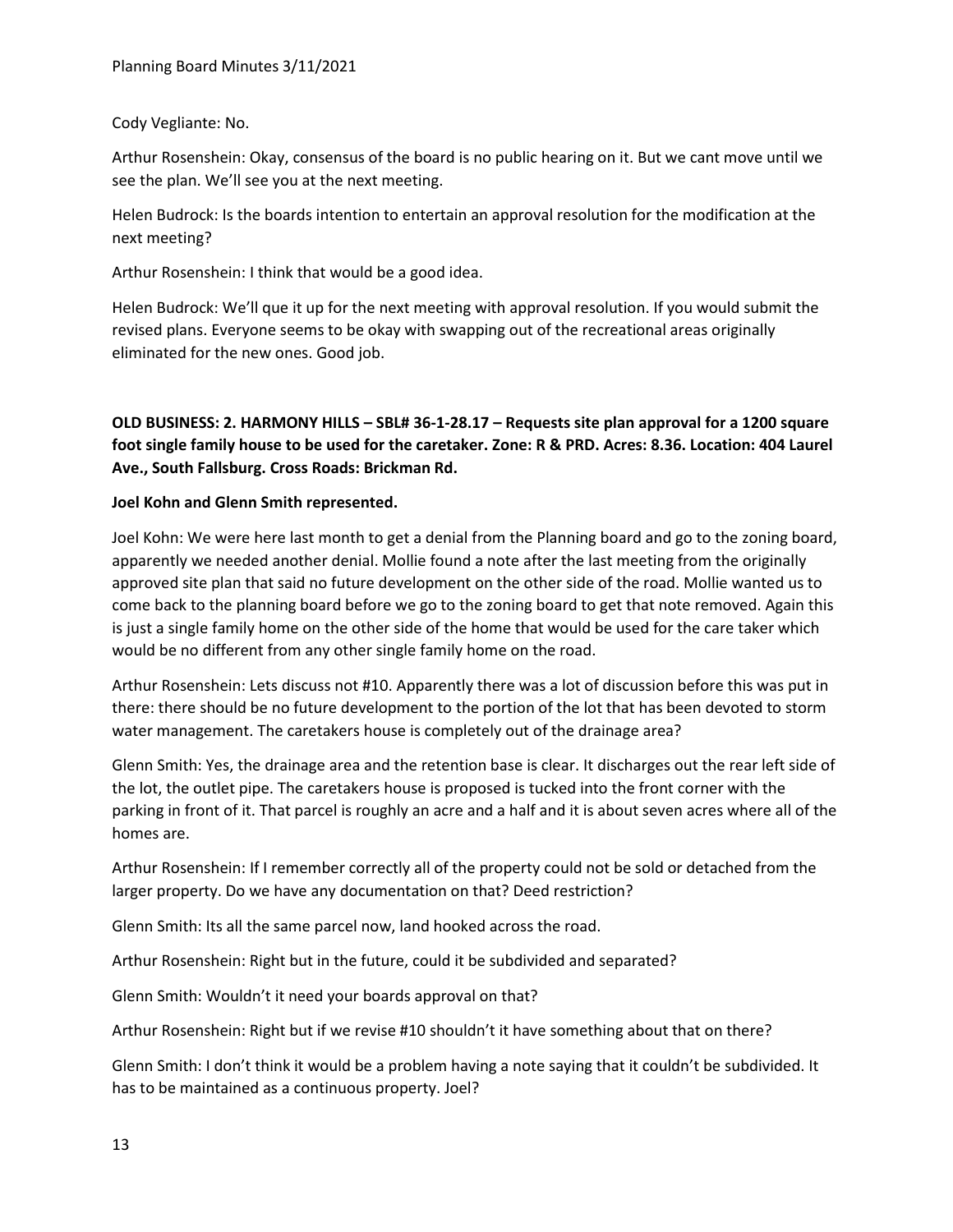Joel Kohn: I don't see an issue with that note.

Arthur Rosenshein: There is some public controversy on this one. Substantial objections and I think given the input that we've had from outside that we may want to have a public hearing on it.

Joel Kohn: We would have a public hearing for the zoning board regardless. Glenn sent out the notices for next weeks public hearing. If necessary we will have another one at the planning board.

Arthur Rosenshein: you'll need public on this one.

Joel Kohn: Okay.

Mollie Messenger: I think part of the problem is that Jay said in the public hearing when this was approved originally that there would be no buildings of any kind on this property. I don't know that we can change note 10 without a public hearing. The intent was to never have buildings over there according to the public hearing.

Joel Kohn: Understood.

Arthur Rosenshein: If you would please call and get it on the schedule.

Glenn Smith: I was going to point out, the zoning along that side of the road for single family homes with town water and sewer does require a minimum half acre lot size and we are providing an acre and a half lot size, even though it does have a storm water basin.

Arthur Rosenshein: Can you, without our voting on #10, can you go to the ZBA?

Joel Kohn: I believe we can. Why not. Its subject to planning board approval.

Mollie Messenger: I don't think the ZBA will be able to make a ruling on it. I don't think they can make determination without the planning board making a determination. You can go and get their comments but I don't think make a decision. Unfortunately Paula cant make it to the meeting, but I spoke with her earlier and that was the thought process on that.

Glenn Smith: Could they keep the hearing open at ZBA?

Mollie Messenger: You sent out the notices, you can have the public hearing. You should listen to what they have to say and maybe they don't make a decision. Come back in April and maybe it will work out with both boards.

Arthur Rosenshein: We will see you next month.

**OLD BUSINESS: 3. RIVERSIDE DRIVE SUB-DIVISION (ESTHER ENGELSOHN) – SBL# 28-1-32.3/33 – Requests a 7 lot sub-division. Zone: R. Acres: 3.6. Location: Riverside Dr., Fallsburg. Cross Roads: Old Falls Rd.**

## **Joel Kohn and Mike Rielly represented.**

Joel Kohn: Riverside Subdivision is a seven lot subdivision consisting of a total of 3.6 acres. The property is in the R zoning which allows for half acre lots. Proposed lots are roughly half acres. At last months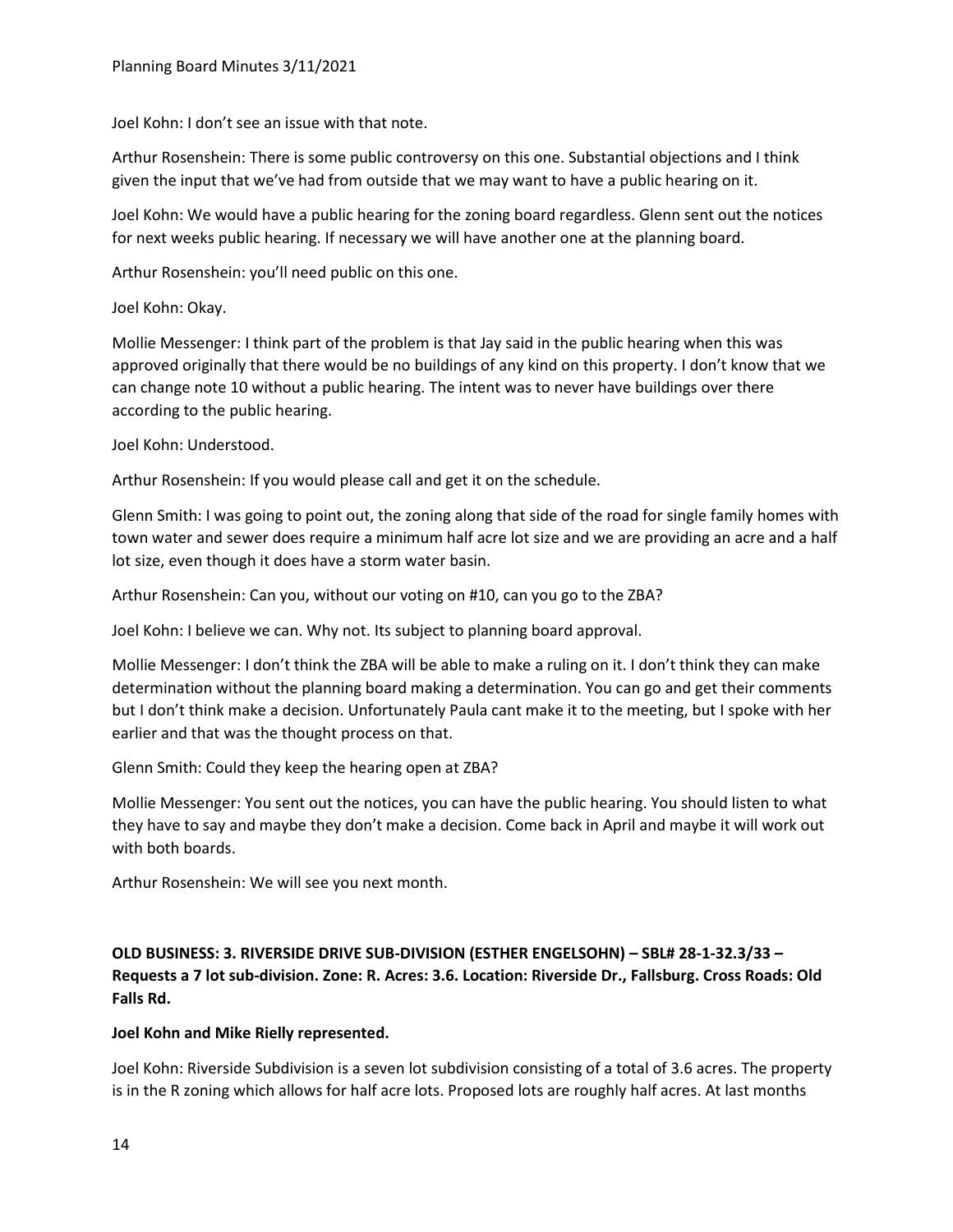meeting we had a subdivision plan. As of now we have a full set of plans being completed and submitted for the boards review. The plan includes the proposed location of the homes, driveways, utility and grading. Each home will have a separate driveway. They would be 30 feet long, 15 inch culverts under all the driveways. Site distance was also measured and put on the site plan. They all meet required standards. In order to minimize the number of road cuts for the sewer lines every two homes would have their sewer lines in a single trench. Water will have separate lines for each of the lots which will connect to the water main that connects to this side of the road. The plan right now is that the owner will develop all the lots and then sell them individually but that might change.

Arthur Rosenshein: What point will the old houses come down?

Joel Kohn: I think Mollie made a good point, all the houses should come down before the subdivision is being filed because if not you'll have a lot line in the middle of a house so were okay with such condition.

Arthur Rosenshein: Before signature. The site distance for driveways 5-7.

Joel Kohn: Right, lot 5,6,7, these are the site distance and they all meet the requirements.

Arthur Rosenshein: The speed limit is 30 miles per hour?

Mike Rielly: Yes.

Mollie Messenger: Dylan was concerned with the curve in the road. Is it that bad?

Mike Rielly: Its not that bad. A couple of them were close, lot 7 was within 100 feet. I went and measured them myself and they're fine.

Arthur Rosenshein: The only note would be homes taken down before signature on subdivision. Is there anything else?

Ken Ellsworth: Engineering final review.

Mollie Messenger: Mike did you change the cluverts to all 30 feet wide?

Mike Rielly: The apron? Yeah I can do that.

Mollie Messenger: We will need a subdivision resolution so we will need to do a subdivision resolution on this one but I think that we hashed out all the comments as long as the board's okay.

Arthur Rosenshein: You want to have a resolution, or can we vote on it pending the resolution showing what were asking for?

Mollie Messenger: I think that's okay.

Helen Budrock: Yeah. I can draft something up basically in principle based on whats decided.

Arthur Rosenshein: So we'll have a vote on the subdivision which will include the notes of taking the houses down before signature, the engineering being approved before signature and the 30 foot wide culvert being added to the map. Voting subdivision approval, Helen will do the documentation for us and chairman can sign at such time those items are complete. Motion?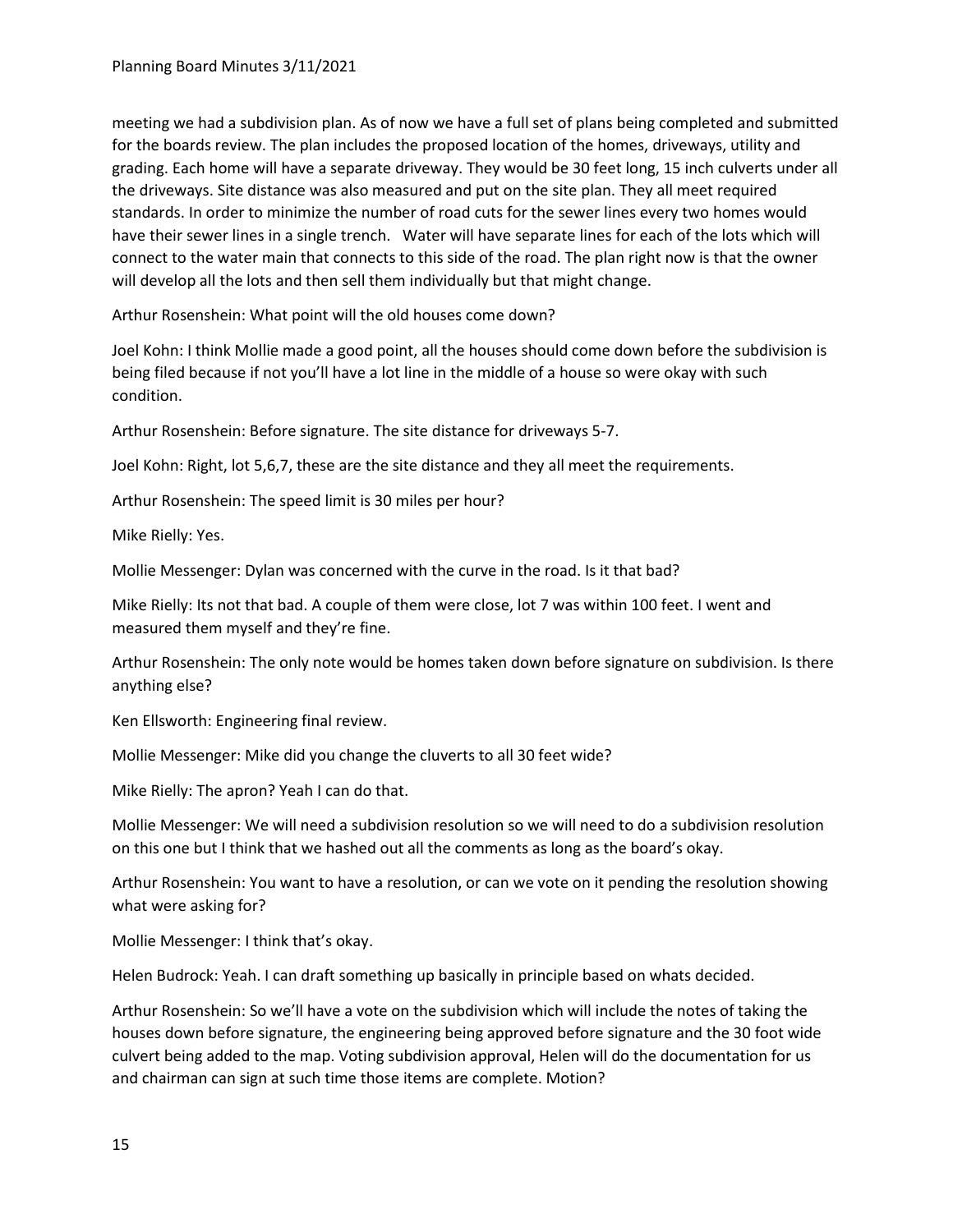Irv Newmark: Motion.

Cody Vegliante: Second.

Helen Budrock: And do SERQ first to be on the safe side.

Arthur Rosenshein: Type 2?

Helen Budrock: I cant remember.

Arthur Rosenshein: I don't think it has to be unlisted. Consider it as a type 2 action. All in favor raise your hand. Unanimous.

# **OLD BUSINESS: 4. FORMAGGIO CHEESE – SBL# 11-1-22 - Requests site plan review for a 50' x 124' addition to the existing building. Zone: I. Acres: 5.8. Location: 250 Hilldale Rd., Loch Sheldrake. Cross Roads: SR 52.**

#### **Mike Rielly represented.**

Mike Rielly: I was going to pull this off the agenda. There is a conflict with the county right-of-way holdings in the area of Formaggio cheese. The county has conflicting opinions on where that right-ofway line should be. Out surveyor of record, Mr. Lounsbury, is in the middle of cleaning that up with them, I was hoping it would be cleared up by today but it is not. Mr. Lounsbury had a difficult time getting a hold of the county. They are still looking to put in the same addition, we just need to hash out the location of that county taking so the mapping and everything is accurate.

Arthur Rosenshein: Get a third surveyor and play two out of three.

Mike Rielly: It may come to that. I'm hoping they can come up with a decision to put this to bed.

Mollie Messenger: Mike I was wondering about the circulation of the bigger trucks around the new addition and the parking. Does it work?

Mike Rielly: It still works. We had to bump the entry out to go around the addition but we ran truck turning simulation and we can still get the trucks right around there as they go now.

Mollie Messenger: That takes away some of the parking but the town was going to give you some parking area but that's not on the map. Did you hash out with Chris where that's supposed to be?

Mike Rielly: I spoke with Chris about that and he said its on their main parking lot up on top. He didn't know whether the town would give them that property or if it would be an easement. He was supposed to talk to Anthony to get an answer. Do you know?

Mollie Messenger: They wanted a little bit of property, I will have to go back to the agreement. It can be a quick subdivision to square that off but we need to have it on one site plan. I will look at the contract and move that ahead for next meeting.

Arthur Rosenshein: It was basically the two items; parking and location of the building. I presume theres nothing we can do right now.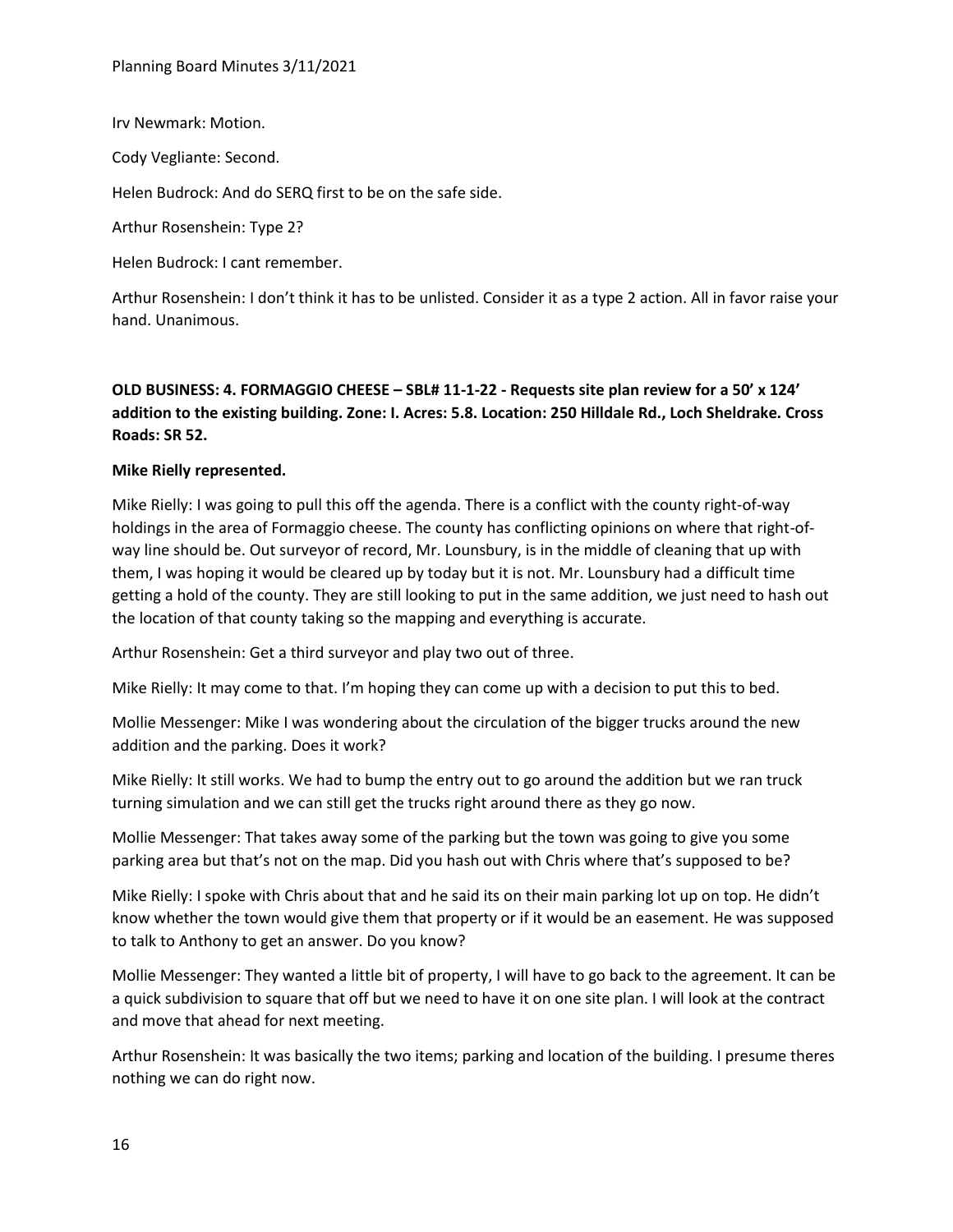Mike Rielly: Until I have a surveyor that agrees with the county, the map isn't complete.

# **OLD BUSINESS: 5. FALLSBURG HOLDINGS – SBL# 39-1-65/76/77 – Continued review of site plan. Zone: R. Acres: 33. Location: 5499 SR 42, Fallsburg. Cross roads: Gamble Rd.**

#### **Mike Rielly and Jay Zeiger represented.**

Mike Rielly: This project has been away mainly because of the sewer and water extension process with the town board. The town board did finally agree to extend the district. This is one of those cases where the district line is 600 feet off the road and the rear of the property, theres a few units and shul and pools that fell outside. I am in the midst of preparing the map plan and reports right now for that so its been squared away finally. I don't know if everyone remembers where this is but its opposite the cemetery between the sewer plant and Stewarts. Its on the north side. 58 units. 6 are duplex and two singles. One of the singles is the one to remain by the one entrance, its an existing house and we got a variance from the zoning board to allow us to keep that. I got guidance from DOT on the entrances. At the beginning of the project we got a variance from the state for the separation of the two entrances and then DOT came back and said they don't want two entrances. We have two entrances. What I explained to Kathy was that one would be gated off, lock box, emergency access and she thinks that will be okay. Basically the entrance next to the existing home because it has poorer site distance would be gated off. That's gopefully going to be put to bed.

Mollie Messenger: If that is approved the gate needs to be closer to the home. We have one of the camps close to there that they put the gate further back and then people park there.

Mike Rielly: I got it, no problem. I do have this in front of NYSEG, I have to follow up with them. Joe Berger is doing the SWIP on this one. The main point tonight is to get it back in front of you. Were going to be completing and trying to finish everything up.

Arthur Rosenshein: Did we have a public hearing on this?

Mike Rielly: March 14, 2019.

Arthur Rosenshein: We can review what was said, I don't remember particularly.

Jay Zeiger: I don't remember anyone at the public hearing, but two years ago is not crystal clear. We also had a public hearing at the ZBA and that one I have a more clear recollection that no one was there.

Helen Budrock: The plan hasn't changed substantially since the original submission, has it? Terms of density, layout?

Mike Rielly: No. I would ask, Ken, if you put a comment letter on that?

Ken Ellsworth: I think were waiting on that all to shake out.

Helen Budrock: Arthur did you want me to take a better look at landscaping plans?

Arthur Rosenshein: That's a good idea, its very near the road.

Mollie Messenger: Mike are there additional decks on the side or front?